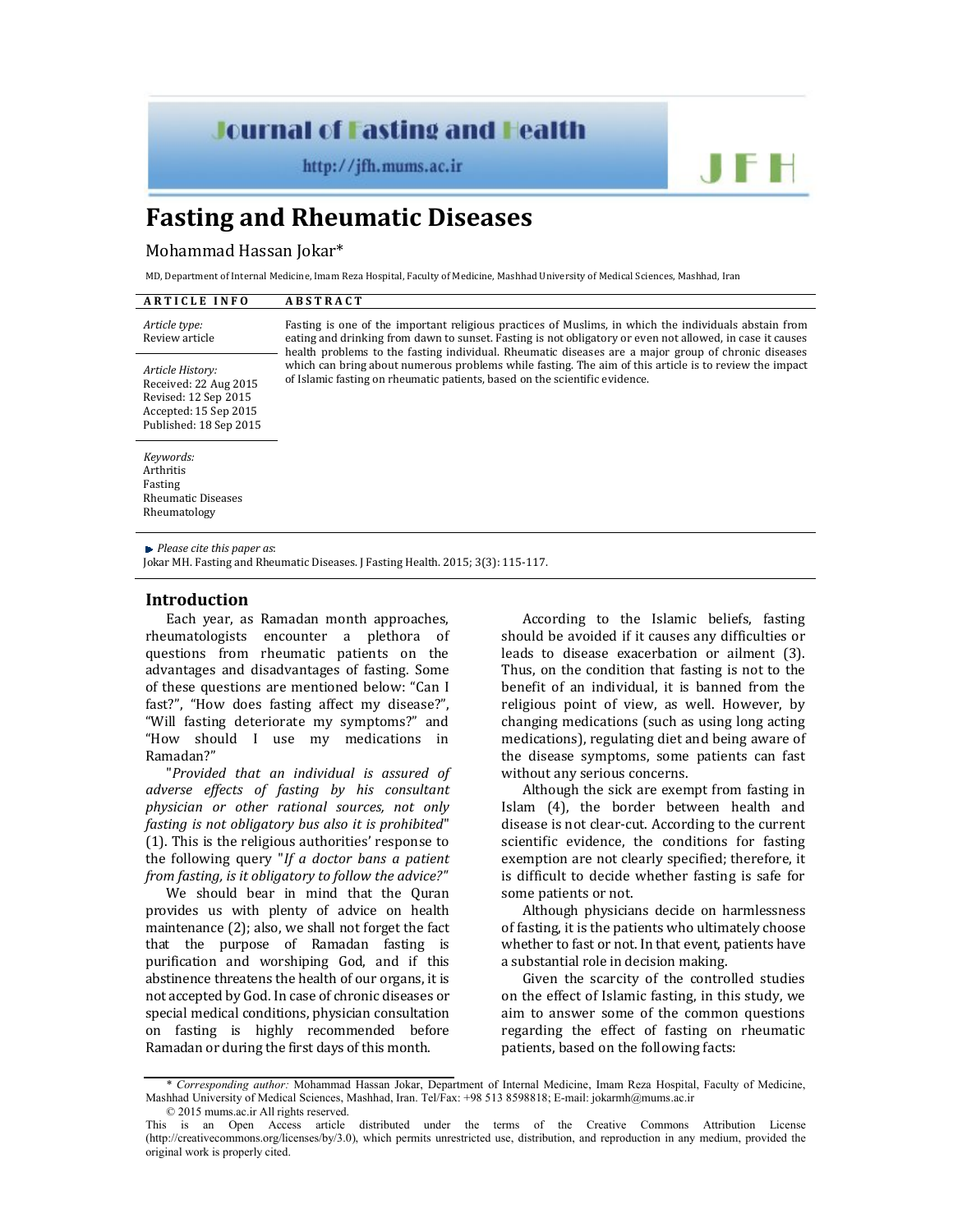1- Rheumatic diseases include a wide range of diseases causing a variety of problems (5). Therefore, we cannot give a general verdict on the effects of fasting on all of these diseases.

2- The causes and problems resulting from the rheumatic diseases are not alike (6). Thus, offering any comments on this issue, even in a single patient, should be based on the clinical and laboratory status of the patient.

3- Patients with rheumatic diseases are treated with various medicaments (7), which might influence physician's decision on fasting.

4- Some patients must take their medications regularly at certain times; it goes without saying that these patients must avoid fasting.

5- Reduction in the intake of calorie is beneficial for many rheumatic diseases (such as osteoarthritis and rheumatoid arthritis) (8). In case fasting causes calorie reduction in such diseases, it is recommended to the patients.

6- Severe mental and physical stress eventually leads to disease deterioration in most of rheumatic patients (9). In this regard, we can divide the patients into two groups as follows:

- Patients with severe stress for whom fasting can lead to disease exacerbation

- Patients becoming stressed due to feeling guilty of not fasting in Ramadan. In case there are no special prohibitions on fasting for these patients, they are allowed to fast.

7- Rheumatic diseases do not have the same clinical course (6). Accordingly, the decision making on fasting must be based on the present state of patients. A patient who was not able to fast the previous year, might be able to fast this year or vice versa.

8- If a physician is not able to make an accurate decision about the case, we often recommend patients to fast for a few days; then we evaluate the patients' condition and make an informed decision.

Moreover, offering an opinion on fasting for rheumatoid arthritis patients must be in accordance with the following conditions: Disease type, severity of the disease, the involved joints, test results, medications and their doses, the patient's psychological state and patients' beliefs.

## **Fasting in various rheumatic diseases** *Osteoarthritis (OA)*

Patients with osteoarthritis do not have

contraindications to fasting. Fasting entails decreased intake of calorie, which can be beneficial for the overweight patients (10).

## *Rheumatoid Arthritis (RA) and spondyloarthropathies*

Fasting in itself does not exacerbate symptoms; however, the following conditions must be taken into account: 1) Considering that dosing interval might get longer while fasting, it may aggravate pain, especially in the patients taking anti-inflammatory medications (steroidal and non-steroidal). 2) If fasting entails low consumption of calorie and saturated fat, it may alleviate pain (11).

## *Systemic Lupus Erythematosus, vasculitis, Behcet's disease and polymyositis-dermatomyositis*

Given the fact that these diseases have a wide variety of clinical manifestations (6, 12), a general verdict cannot be given to all patients; however, considering the following might be helpful:

- If the disease is severe and the patient is treated with high doses of various medicines, fasting might lead to disease worsening.

- Provided that low fluid intake exacerbates renal problems (12), fasting is harmful for these patients, especially in summer.

- As long as the patients do not suffer from stress, they can fast on the condition that the disease remains inactive using mild medications (e.g., Hydroxychloroquine and low-dose prednisone).

However, there are specific recommendations for particular rheumatoid diseases as follows:

- **Gout:** Given the fact that low fluids consumption exacerbates the attacks, fasting is not recommended to these patients, especially in summer.
- **Osteoporosis:** There is no fasting prohibition for these patients.
	- **Sjogren's syndrome:** Low fluid intake deteriorates mucosal dryness causing problems for the patients (14). Therefore, a proper decision must be based on the intensity and severity of the disease and the lacrimal and salivary gland dysfunction.
- **Scleroderma**: Considering the fact that in